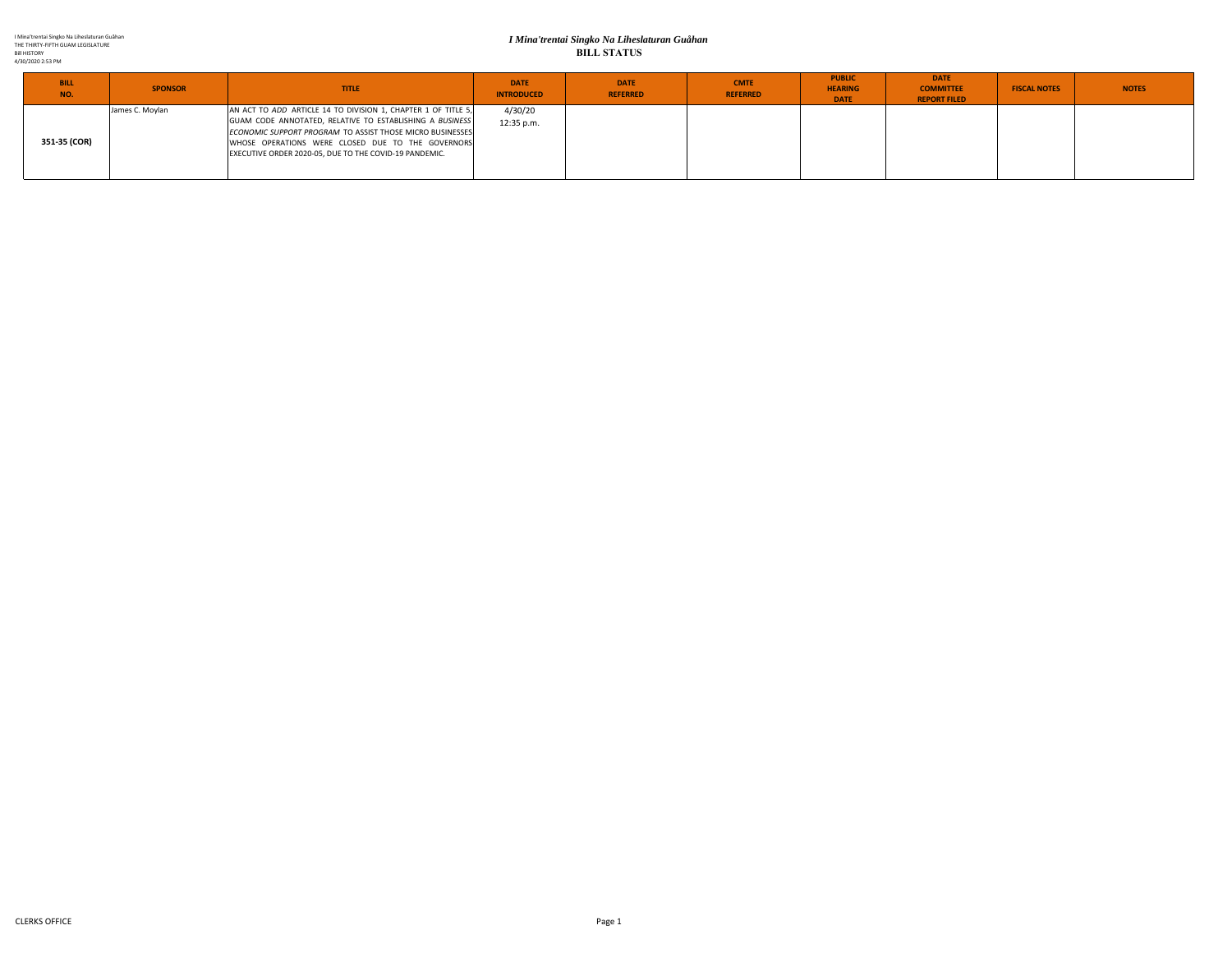## *I MINAʹTRENTAI SINGKO NA LIHESLATURAN GUÅHAN* **2020 (SECOND) Regular Session**

**Bill No. 351-35 (COR)**

Introduced by: James C. Moylan having

## **AN ACT TO** *ADD* **ARTICLE 14 TO DIVISION 1, CHAPTER 1 OF TITLE 5, GUAM CODE ANNOTATED, RELATIVE TO ESTABLISHING A** *BUSINESS ECONOMIC SUPPORT PROGRAM* **TO ASSIST THOSE MICRO BUSINESSES WHOSE OPERATIONS WERE CLOSED DUE TO THE GOVERNORS EXECUTIVE ORDER 2020-05, DUE TO THE COVID-19 PANDEMIC.**

## 1 **BE IT ENACTED BY THE PEOPLE OF GUAM:**

 **Section 1. Legislative Findings and Intent.** *I Liheslaturan Guåhan* finds that the COVID-19 pandemic has created a global public health and economic crisis. Even prior to the declaration of a State of Public Health Emergency, the island of Guam was experiencing dwindling tourism figures, a decline in private sector revenue and an increase in furlough's and/or unemployment numbers. Since the declaration was made by Governor Lourdes A. Leon Guerrero on March 16, 2020, the economy took a greater hit, resulting in projections that unemployment could impact as many as 20,000 island residents at some point, and hundreds of businesses would have to shut down, some temporarily and others permanently.

11 The federal Coronavirus Aid, Relief, and Economic Security Act (CARES 12 Act) has provided millions of dollars in relief funds for Guam, including monies that 13 the government can use to manage the pandemic, an economic stimulus program for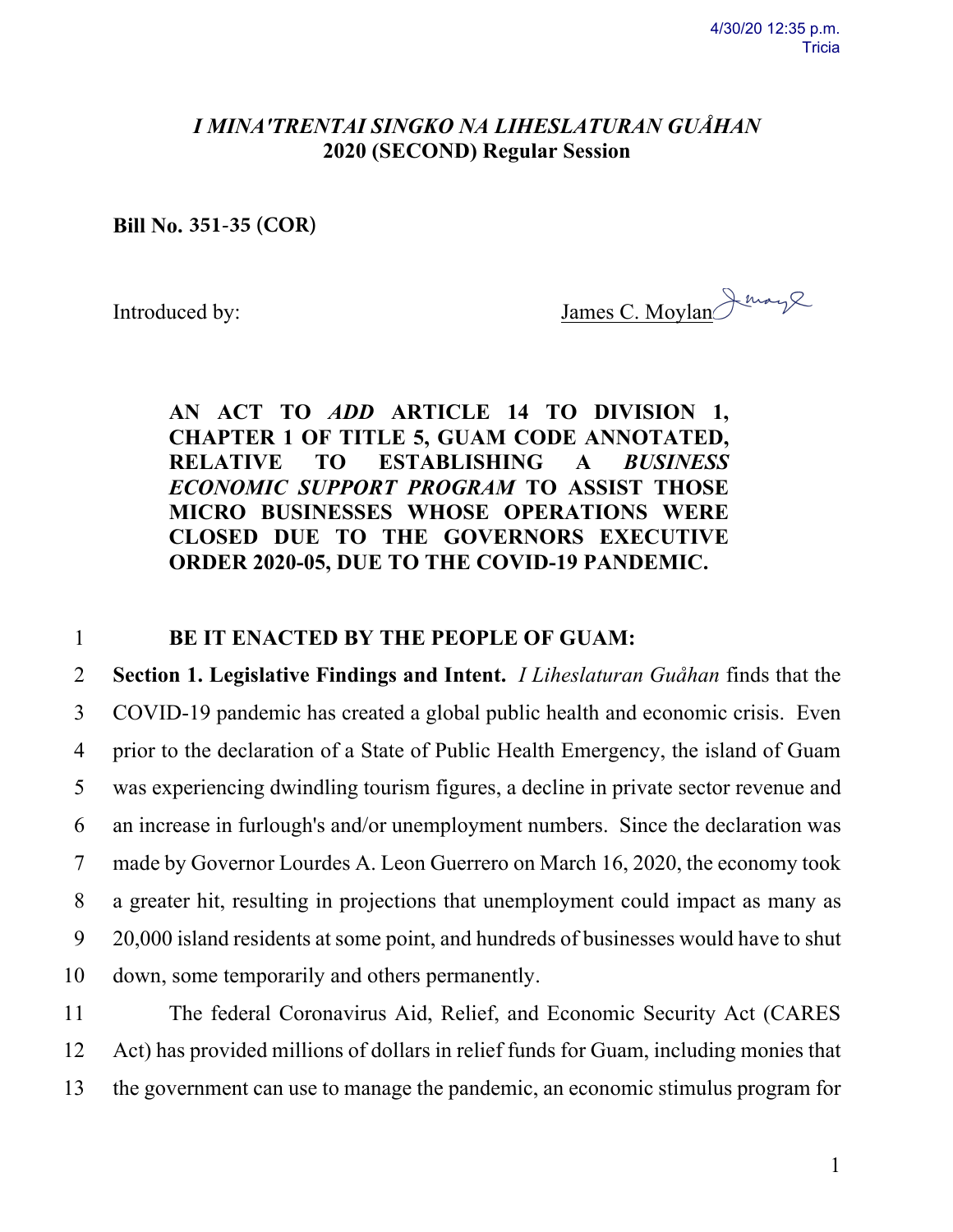island residents, a Pandemic Unemployment Assistance plan for those whose jobs were adversely impacted during this crisis, and a Payment Protection Program (PPP) administered by the Small Business Administration for businesses to avail. Unfortunately the funding limits of the PPP program reached its capacity within days, and the second phase of the plan is also about to reach its maximum funding availability, which many small business entities may not able to avail.

 It is paramount that the local government provide some relief for micro businesses on Guam who have had to close their operations since March 20, 2020. These are entities which may have had operational expenditures to address, stocks that were met with spoilage, employees on payroll, or family run operations that relied on the business for survival. The list of potential entities would be farmers, coffee shops, professionals, realtors, restaurants, and so many other industries throughout the island.

 The CARES Act provided the Government of Guam \$117 million to address necessary expenditures incurred due to the public health emergency. Likewise while the language in the Act stipulates the specifics in what the monies can be expended on, it also states that the monies can be used for economic support to those suffering from employment or business interruptions due to COVID-19 related business closures. Because hundreds of small businesses have been impacted due to the Governors Executive Order 2020-05, which required non-essential entities to remain closed, it is only fitting that an interim program be created to provide these individuals with some Economic Support.

 While ideally the payment of tax refunds would provide a greater spectrum of support and economic infusion for the community, unfortunately it is not qualified as an approved expenditure from the monies received from the CARES Act. Thus by providing onetime cash payments of \$2,000 or up to \$10,000 to micro businesses, an individual can address their entities critical needs until the opportunity to open up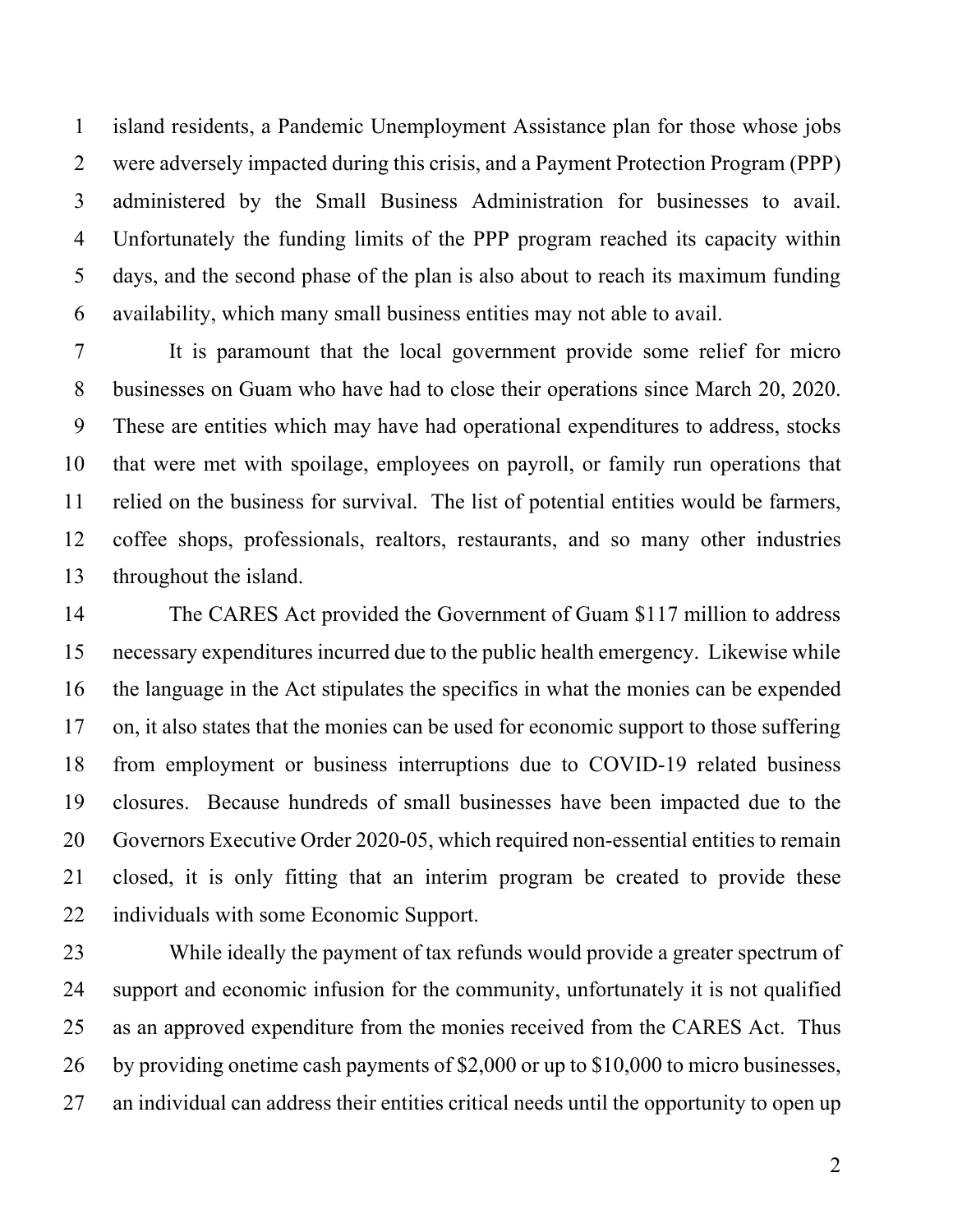| $\mathbf{1}$   | their operations arises. While the amount may not be substantial, it would provide             |
|----------------|------------------------------------------------------------------------------------------------|
| $\overline{2}$ | some cushion, which would also assist in infusing monies into our economy.                     |
| 3              | <b>Section 2.</b> A new Article 14 is hereby <i>added</i> to Division 1, Chapter 1 of Title    |
| $\overline{4}$ | 5, Guam Code Annotated to read as follows:                                                     |
| 5              | "ARTICLE 14                                                                                    |
| 6              | <b>BUSINESS ECONOMIC SUPPORT FUND</b>                                                          |
| $\tau$         | § 14101. Fund Structure and Administration.                                                    |
| 8              | There is hereby established the <i>Business Economic Support Fund</i><br>(a)                   |
| 9              | (hereinafter <i>shall be</i> referred to as the Fund).                                         |
| 10             | (b) The purpose of the Fund is to receive deposits pursuant to $\S$ 14101(d) of                |
| 11             | this Article to pay for the program pursuant to $\S$ 14101(c) of this Article.                 |
| 12             | (c) <i>I Maga'Hagan Guåhan</i> in coordination with the Department of                          |
| 13             | Administration (hereinafter <i>shall be</i> referred to as DOA) and the Guam Economic          |
| 14             | Development Authority (hereinafter <i>shall be</i> referred to as GEDA) <i>shall</i> establish |
| 15             | the Business Economic Support Program (hereinafter shall be referred to as the                 |
| 16             | <u>Program), which shall be administered as follows:</u>                                       |
| 17             | $(1)$ All eligible businesses pursuant to $\S$ 14101(c)(2) of this Article shall               |
| 18             | receive an unconditional cash payment pursuant to the rules and regulations                    |
| 19             | adopted in $\S$ 14101(c)(4) of this Article, and this shall be a onetime payment.              |
| 20             | (2) For the purposes of this Article, the term "eligible<br>business"                          |
| 21             | <i>shall</i> mean any licensed micro business whose industry was considered non-               |
| 22             | essential pursuant to the Governor's Executive Order 2020-05, dated March                      |
| 23             | 19, 2020, and/or has not been in operations for at least thirty (30) consecutive               |
| 24             | days starting on March 20, 2020, and did not attain the Small Business                         |
| 25             | Administration's <i>Paycheck Protection Program</i> . For the purposes of this                 |
| 26             | Article, a micro business <i>shall be</i> defined as a licensed business with no more          |
| 27             | than ten $(10)$ employees inclusive of the business owner(s). The business                     |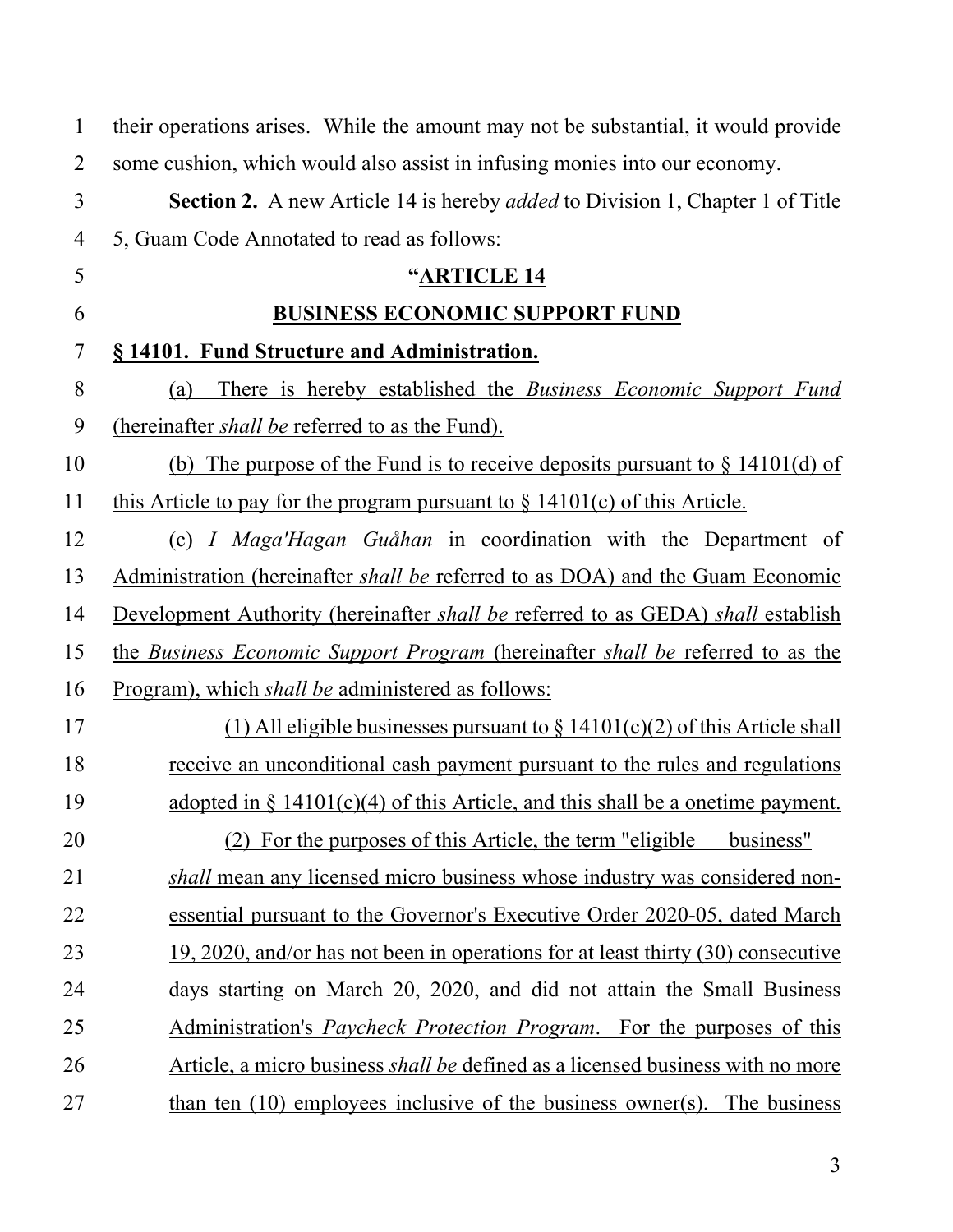| $\mathbf{1}$   | <i>shall</i> have been in operations for at least six (6) months prior to March 20,          |
|----------------|----------------------------------------------------------------------------------------------|
| $\overline{2}$ | 2020. Restaurants <i>shall be</i> included as an eligible business pursuant to $\S$          |
| 3              | $14101(c)(2)$ .                                                                              |
| 4              | (3) GEDA <i>shall</i> establish an online application or registry within five                |
| 5              | (5) days of the enactment of this act, for eligible businesses to apply. No                  |
| 6              | online applications or registry for this program <i>shall be</i> accepted after May          |
| 7              | 31, 2020.                                                                                    |
| 8              | (4) <i>I Maga'Hagan Guåhan</i> in coordination with GEDA and<br>DOA.                         |
| 9              | shall establish the rules for the administration of the Program, no more than                |
| 10             | ten $(10)$ days after the enactment of this Act, inclusive of a monetary tier of             |
| 11             | the Business Economic Support Cash Payment. The lowest<br>denominator                        |
| 12             | of the payout <i>shall be</i> no lower than two thousand dollars (\$2,000) and no            |
| 13             | higher than ten thousand dollars (\$10,000). The adopted Program shall not                   |
| 14             | require any approval from <i>I Liheslaturan Guåhan</i> for further action, however           |
| 15             | a report on the adopted Program <i>shall be</i> submitted to the Speaker of I                |
| 16             | <i>Liheslaturan Guåhan</i> no more than five (5) days after adoption.                        |
| 17             | (d) I Maga'Hagan Guåhan is hereby authorized to transfer no more than                        |
| 18             | <u>twenty million dollars (\$20,000,000) from the funds received pursuant to U.S. Public</u> |
| 19             | Law 116-136, the Coronavirus Aid, Relief, and Economic Security Act (hereinafter             |
| 20             | referred to as the CARES Act), relative to direct federal assistance to the government       |
| 21             | of Guam, to address the necessary expenditures incurred due to the public health             |
| 22             | emergency resulting from the coronavirus pandemic, and <i>shall</i> deposit these funds      |
| 23             | to the Fund pursuant to $\S$ 14101(a) of this Article. If additional funds are required,     |
| 24             | then I Maga'Hagan Guåhan shall request the approval from I Liheslaturan Guåhan.              |
| 25             | No funds from the Economic Stimulus Program pursuant to the CARES Act shall                  |
| 26             | be used for this Program.                                                                    |